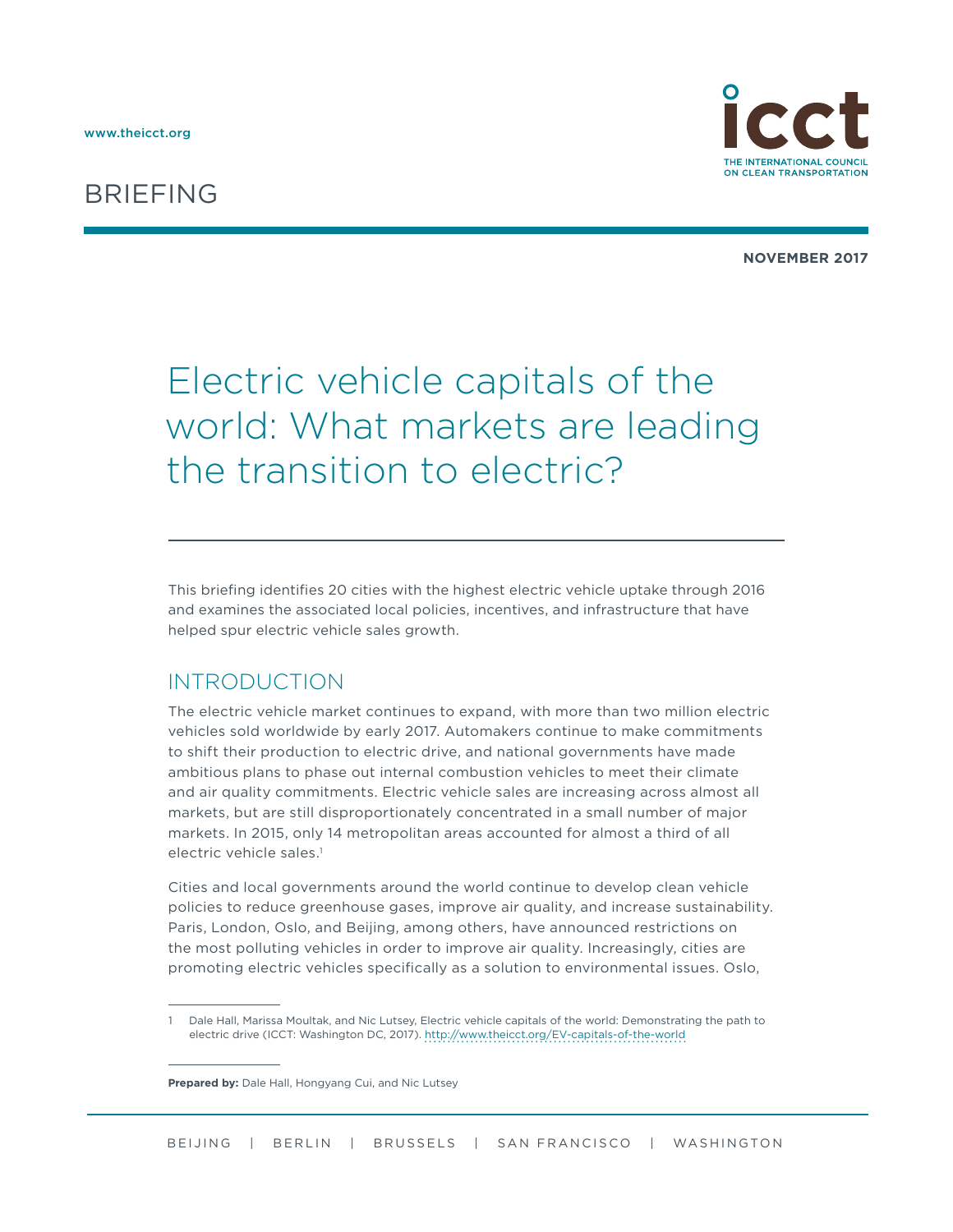Los Angeles, Stockholm, Beijing, London, and the San Francisco Bay Area have announced their ambitions to become electric vehicle capitals or leaders. Some cities also have announced specific goals for electric vehicles, as shown in [Table](#page-1-0) 1. In addition to the goals in the table, these and many other cities have goals to transition to electric municipal fleets, electric taxis, and electric buses.

#### <span id="page-1-0"></span>Table 1. Electric vehicle goals announced by selected major cities

| <b>City</b>          | <b>Target</b>                                                    |  |  |
|----------------------|------------------------------------------------------------------|--|--|
| Amsterdam            | Zero-emissions transport within the city by 2025                 |  |  |
| London               | 70,000 ultra-low emission vehicles sold by 2020; 250,000 by 2025 |  |  |
| <b>Los Angeles</b>   | 10% of vehicle stock electric by 2025; 25% electric by 2035      |  |  |
| <b>New York City</b> | 20% electric vehicle sales share by 2025                         |  |  |
| Oslo                 | Zero-emissions transport within the city by 2030                 |  |  |
| <b>Shenzhen</b>      | 120,000 new energy vehicles sold by 2020                         |  |  |
| <b>Tianjin</b>       | 30,000 new energy vehicles sold by 2020                          |  |  |

In this briefing, we provide an update on the global electric vehicle capitals—that is, the cities leading the transition to electric drive with greater sales and sales shares than other markets. In determining which cities qualify as capitals, we consider those with the greatest cumulative number of electric vehicles on the road, indicating sustained success, and also emphasize greater recent uptake. Electric vehicle capitals highlighted in this briefing exceeded at least two of the following three conditions: 20,000 cumulative electric vehicle sales through 2016, 3,000 electric vehicle sales in 2016, and 5% electric share of new light-duty vehicles sales in 2016. Using these metrics, we identify 20 electric vehicle capitals: Beijing, Hangzhou, Qingdao, Shanghai, Shenzhen, Taiyuan, and Tianjin in China; Paris, France; Tokyo, Japan; Amsterdam, Rotterdam-The Hague, and Utrecht in the Netherlands; Oslo and Bergen in Norway; Stockholm, Sweden; Los Angeles, New York, San Francisco, and San Jose in the United States; and London, United Kingdom.

We assess electric vehicle sales in these markets through 2016, identify innovative electric vehicle support policies in these markets, and compare their charging infrastructure. In this analysis, electric vehicles include both battery electric vehicles and plug-in hybrid vehicles. We analyze markets at the metropolitan area level because of the regional nature of household travel patterns, to account for the effects of infrastructure and policy beyond the urban city center, and to allow more consistent comparisons across markets. Although the markets are named by the cities throughout, the data are all at the metropolitan area level. We also note that this briefing is focused on light-duty passenger vehicles. Some markets, especially in China, also have large numbers of electric buses and two- and three-wheelers.

### ELECTRIC VEHICLE SALES

[Figure](#page-2-0) 1 shows estimated cumulative sales in the 20 electric vehicle capital cities, along with their 2016 share of passenger vehicles. Together, these 20 metropolitan areas account for 40% of the global electric vehicle stock and 43% of electric vehicle sales in 2016, but make up only 3% of the world's population and 8% of light-duty vehicle sales in 2016. Los Angeles leads the world with more than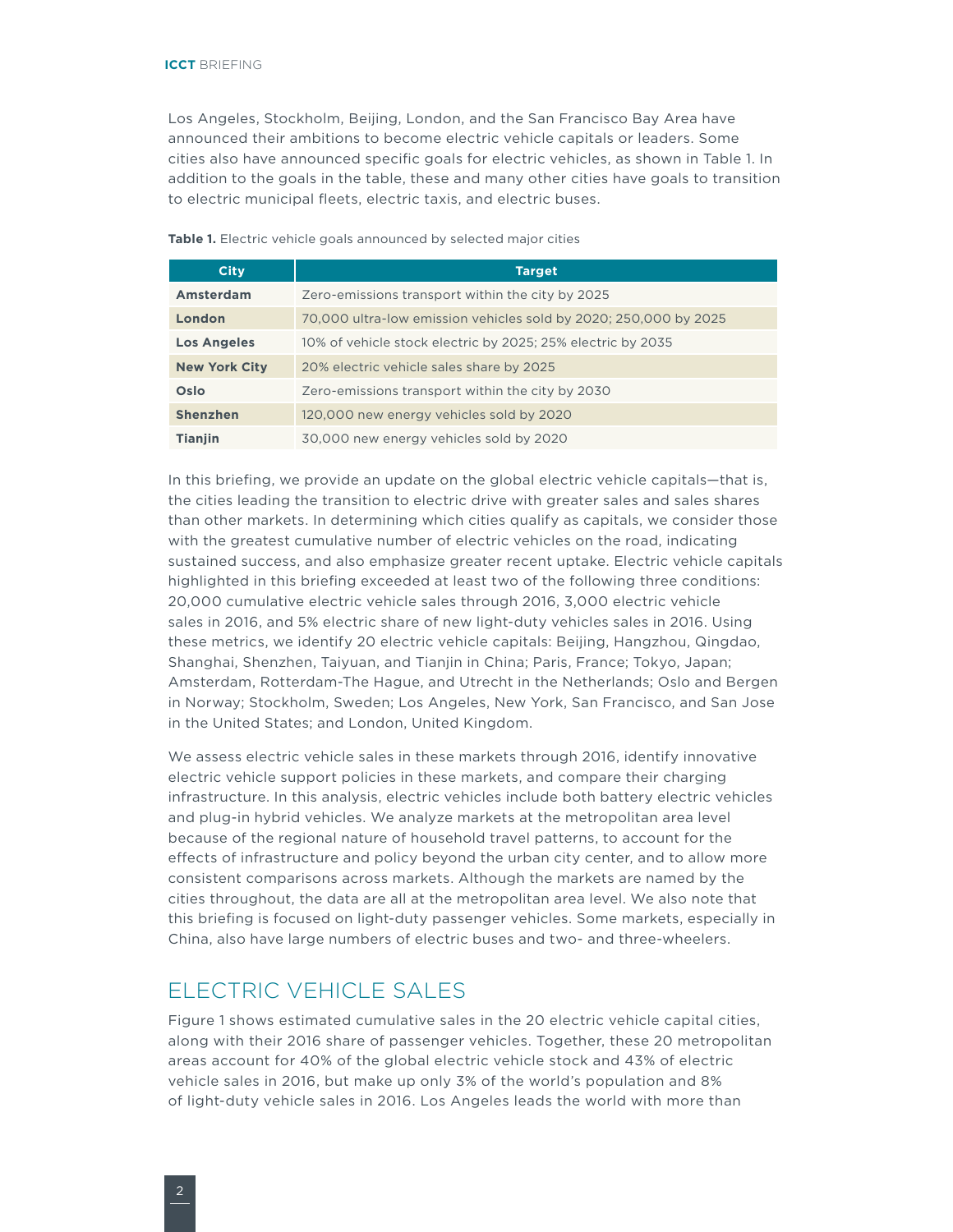100,000 cumulative electric vehicle sales, while Shanghai, Beijing, Oslo, and San Francisco each have more than 50,000 electric vehicle sales. The Norwegian cities of Bergen and Oslo had the highest electric vehicle sales shares in 2016 at 36% and 33% respectively, followed by Qingdao at 11% and San Jose at 10%. The 20 electric vehicle capitals are distributed across eight countries on three continents, indicating how electric vehicles are playing an important role in transportation decarbonization in diverse contexts.



<span id="page-2-0"></span>**Figure 1.** Cumulative electric vehicle sales and 2016 sales share in electric vehicle capital cities.

These cities differ in the makeup of their electric vehicle fleets. In Beijing, Qingdao, and Bergen, battery electric vehicles have made up the vast majority of sales, while in other cities, like Shanghai, Shenzhen, Stockholm, and markets in the Netherlands, plug-in hybrids have been much more popular. These differences, as well as differences in vehicle size, can be explained largely by incentive programs and model availability within different markets.

As previously discussed, almost all of these cities had higher electric vehicle sales shares than their national averages. This difference is most notable in San Jose and San Francisco (11 and 6 times the U.S. average, respectively) and Qingdao and Beijing (8 and 6 times the China national average, respectively). Oslo and Bergen had shares 15%–25% above Norway's 29% sales share, highest among countries. The Paris, London, and Amsterdam areas also were narrowly ahead of their respective national averages.

#### ACTIONS AND POLICIES

The 20 electric vehicle capitals have used a variety of innovative policies and actions at the local level to drive their respective electric vehicle markets. Before describing the local level policies, we emphasize that these markets all have major national-level policies to ensure that lower-emission and higher-efficiency vehicles continue to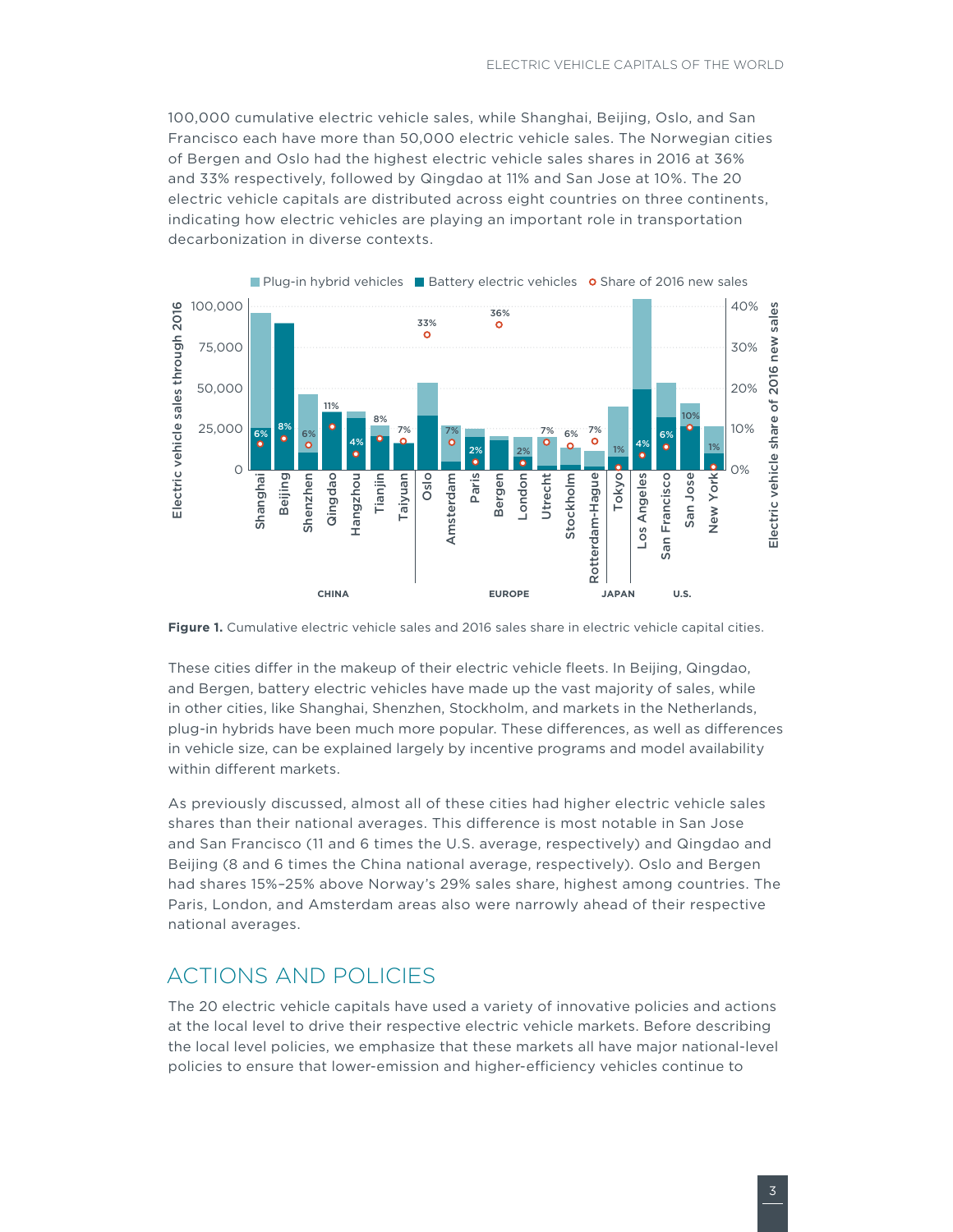enter the market.<sup>2</sup> Namely, China's fuel consumption standards and its New Energy Vehicle credit system strongly promote electric vehicles all across the country.<sup>3</sup> The European Union's carbon dioxide (CO<sub>2</sub>) emission standards ensure advanced low-CO<sub>2</sub> technologies enter the fleet, and the Japan fuel economy standards have promoted vehicle efficiency at a comparable level. The California Zero Emission Vehicle requirements adopted by 10 states in the United States directly require increased deployment of electric-drive vehicles. As a result, each of these regions sees greater deployment of electric vehicles than elsewhere. The major local markets assessed below typically had 20–30 electric vehicle models available by the end of 2016, whereas consumers in most other markets have just a small number of electric models available.

[Table 2](#page-4-0) highlights several prominent actions and provides examples of their successful implementation. These actions include fleet programs, financial incentives, and nonfinancial benefits. In addition to the highlighted model city, we list other electric vehicle capitals implementing similar policies. This list, although not exhaustive, demonstrates that most capital cities have multiple supporting actions in place across several categories, including incentives, fleet actions, and programs to increase charging infrastructure availability. This aligns with the findings of research on cities in the United States, which indicates that a greater number of actions is correlated with higher electric vehicle uptake.4*,*<sup>5</sup>

These electric vehicle support actions each address specific needs and all play a role in building a complete market. Electrification of fleets represents a visible commitment at the local level, boosting initial sales while exposing more drivers to such vehicles. Education and outreach campaigns can increase awareness of electric vehicles and their benefits, especially among mainstream consumers and underserved communities. Nonfinancial incentives and driver perks make electric vehicles more attractive to potential buyers, supplementing financial purchase incentives.

<sup>2</sup> "Global passenger vehicle standards," International Council on Clean Transportation, [http://www.theicct.org/](http://www.theicct.org/info-tools/global-passenger-vehicle-standards) [info-tools/global-passenger-vehicle-standards](http://www.theicct.org/info-tools/global-passenger-vehicle-standards)

<sup>3</sup> See Hongyang Cui and Hui He, Proposed temporary management regulation for corporate average fuel consumption and new-energy vehicle credits for new passenger cars in China (ICCT: Washington DC, 2017). <http://www.theicct.org/proposed-temp-mgmt-regulation-CAFC-and-NEV-credits-china>

<sup>4</sup> Peter Slowik and Nic Lutsey, Expanding the electric vehicle market in U.S. cities (ICCT: Washington DC, 2017). <http://theicct.org/leading-us-city-electric-vehicle-2017>

<sup>5</sup> Yan Zhou, Danilo Santini, Kelly Vazquez, and Marcy Rood, "Contributing factors in plug-in electric vehicle adoption in the United States: A metro/county level Investigation" (Transportation Research Board, 2017). <https://trid.trb.org/view.aspx?id=1439160>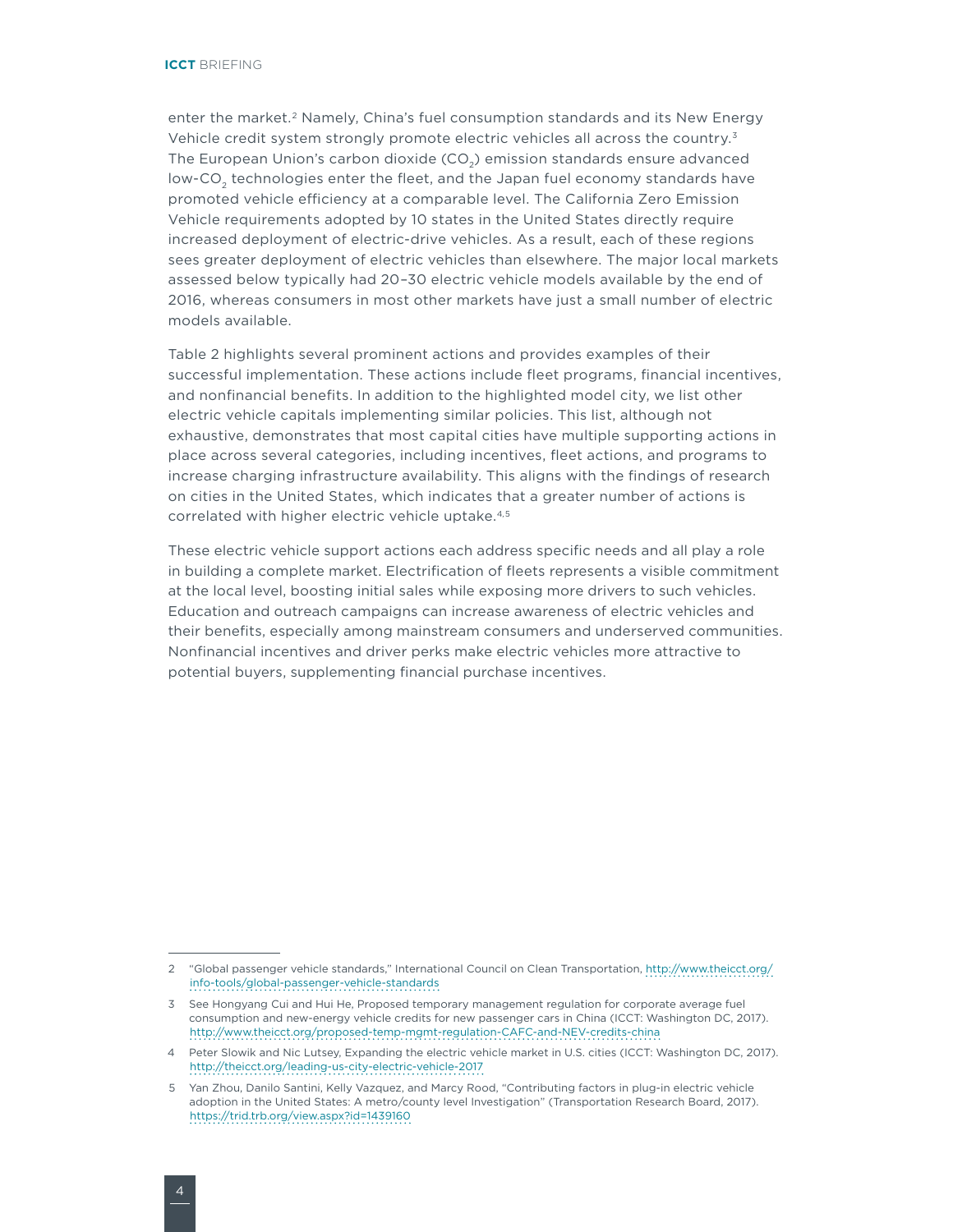| <b>Policy or</b><br>program                         | <b>Model city</b> | <b>Details</b>                                                                               | <b>Other cities with action</b>                                                                               |
|-----------------------------------------------------|-------------------|----------------------------------------------------------------------------------------------|---------------------------------------------------------------------------------------------------------------|
| <b>City fleet goal</b>                              | Los Angeles       | Half of city fleet electric as<br>of 2017                                                    | Oslo, Amsterdam, San Jose, New York, San<br>Diego, Shenzhen, Tianjin                                          |
| Taxi<br>electrification                             | <b>Beijing</b>    | Replacing all 69,000 city<br>taxis with electric vehicles<br>through government<br>subsidies | Taiyuan, London, Amsterdam, Hangzhou,<br>Tianjin, Shenzhen, Qingdao                                           |
| <b>Electric car</b><br>sharing program              | Paris             | Autolib' program contains<br>4,000 cars and 6,000<br>charge points                           | Shanghai, Los Angeles, Amsterdam,<br>London, Hangzhou, Beijing, Shenzhen,<br>Tianjin, Qingdao, Taiyuan        |
| <b>Public bus</b><br>electrification                | Shenzhen          | All buses zero-emission by<br>October 2017                                                   | Los Angeles, London, Shanghai, Beijing,<br>Tianjin, Hangzhou, Qingdao, Taiyuan                                |
| <b>Free public</b><br>charging                      | Oslo              | Free charging with<br>renewable energy at all<br>Level 2 charge points                       | Stockholm, Bergen                                                                                             |
| <b>EV-friendly</b><br>building and<br>parking codes | London            | 1 in 5 new parking spaces<br>must have an EV charge<br>point                                 | San Francisco, Los Angeles, New York,<br>Shenzhen, Hangzhou, Beijing, Shanghai,<br>Qingdao                    |
| <b>Special road or</b><br>lane access               | San<br>Francisco  | Electric vehicles may use<br>carpool lanes and pay<br>reduced bridge tolls                   | Los Angeles, San Jose, Oslo, Shenzhen,<br>Bergen, San Diego, Beijing, Shanghai,<br>Tianjin, Hangzhou, Taiyuan |
| <b>Vehicle</b><br>registration<br><b>benefits</b>   | Shanghai          | Electric vehicles bypass<br>expensive license plate<br>auction system                        | Beijing, Shenzhen, Tianjin, Hangzhou                                                                          |
| <b>Parking benefits</b>                             | Amsterdam         | Electric vehicles obtain free<br>public parking spots and<br>priority for permits            | Shanghai, Utrecht, Oslo, San Jose,<br>Shenzhen, Taiyuan                                                       |
| <b>Local purchase</b><br><b>incentives</b>          | Qingdao           | Local subsidies of \$5,000-<br>\$9,000 per electric vehicle                                  | Beijing, Shanghai, The Hague, Hangzhou,<br>Tianjin, Shenzhen, Taiyuan                                         |

<span id="page-4-0"></span>

These policies are carefully tailored to fit local contexts. For example, the rugged geography of Norway increases the value of exempting electric vehicles from tunnel and ferry tolls (a policy that has since been scaled back due to the volume of electric cars on the roads). Major cities in China, suffering from heavy congestion and pollution, have implemented strict vehicle registration quotas; exempting electric vehicles from this quota makes them very attractive to residents. Additionally, some of these cities in China allow electric cars to drive even on days when internal combustion engine vehicles are banned to reduce pollution. The congestion in major cities in California makes access to high-occupancy vehicle lanes on freeways a valuable perk. In Amsterdam, electric vehicle drivers have priority for parking permits, while the waiting list for other vehicles can last years.

Naturally, cities benefit from, and are constrained by, policy at the regional and national level. This is especially the case for financial incentives and tax benefits, which frequently are determined by national governments, but are influential in driving electric vehicle sales within cities. The value of financial incentives for electric vehicles in each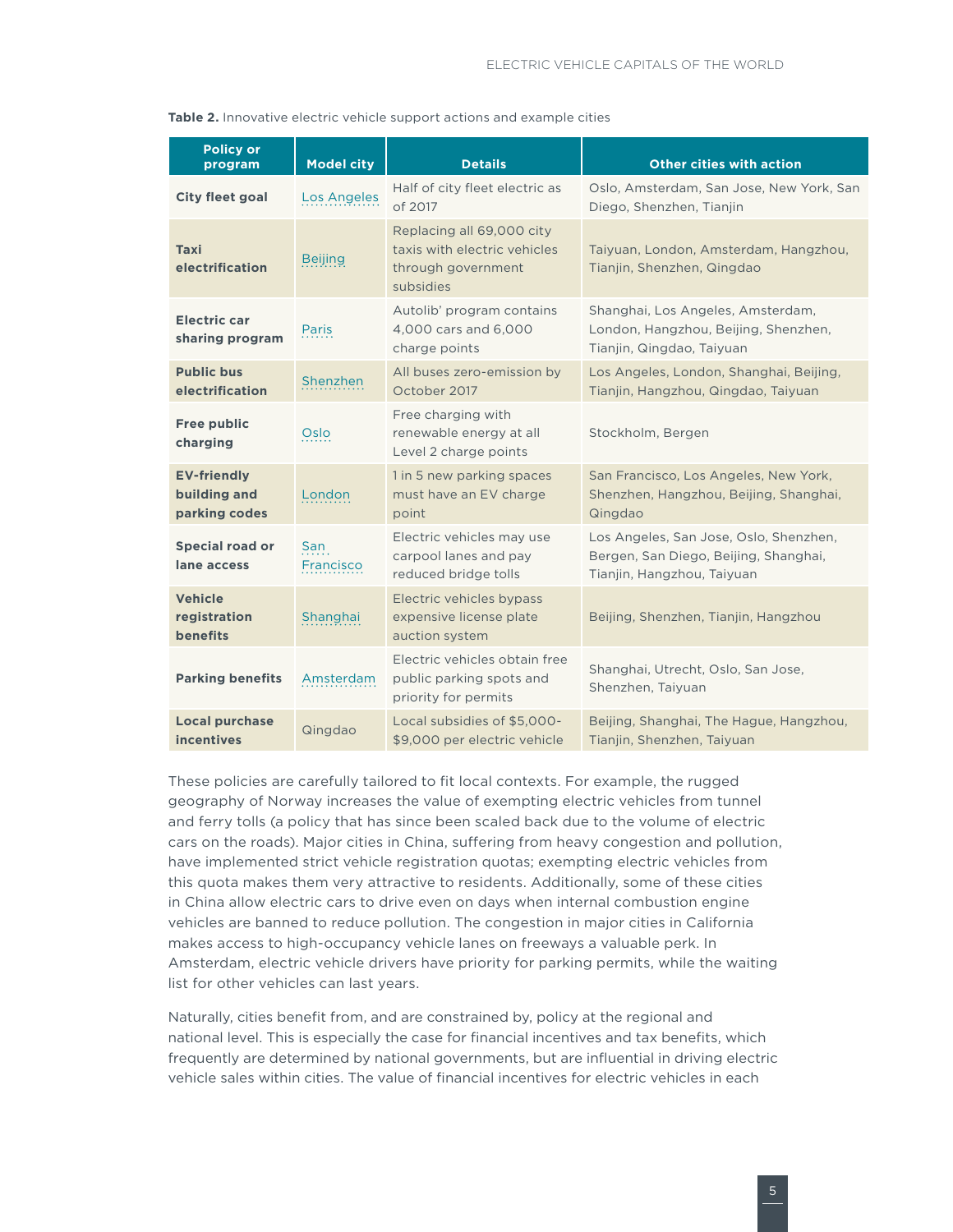capital city is shown in [Figure 2](#page-5-0).<sup>6</sup> Although most incentives are implemented at the national level, there are some exceptions. For example, cities in China may supplement national incentives for new energy vehicles, some Japanese cities or prefectures have implemented valuable tax exemptions, and The Hague in the Netherlands has added a rebate for battery electric vehicles to the national government's incentives. Other local governments, including Paris, Los Angeles, Taiyuan, and some prefectures in Japan, have made additional benefits available for those who trade in an old or polluting vehicle; such incentives are not included in the figure below.



<span id="page-5-0"></span>Figure 2. Incentive value for battery electric and plug-in hybrid vehicles in electric vehicle capital cities. All values are in 2016 U.S. dollars, based on representative models for a given market.

#### CHARGING INFRASTRUCTURE

Electric vehicle charging infrastructure is a key enabler and driver of the electric vehicle market, and public charging especially has been linked to electric vehicle uptake in major markets.7

Figure 3 illustrates the amount of public charging infrastructure in electric vehicle capitals in absolute numbers and in per-capita and per-electric vehicle terms. We note that some of the charging points in cities in China, especially the direct current (DC) fast charge points, may be available only to electric buses and not to private electric cars. As shown in the figure, electric vehicle capitals vary widely in concentration and type of charging infrastructure. The need for public charging varies based on housing type, private charging availability, and travel patterns. However, public charging also increases driver range confidence and broader awareness of electric vehicles, creating positive feedback between charging infrastructure and electric vehicle uptake.

<sup>6</sup> Details on methodology given in Zifei Yang, Peter Slowik, Nic Lutsey, and Stephanie Searle, Principles for effective electric vehicle incentive design (ICCT: Washington DC, 2016). [http://www.theicct.org/principles-for](http://www.theicct.org/principles-for-effective-EV-incentive-design)[effective-EV-incentive-design](http://www.theicct.org/principles-for-effective-EV-incentive-design)

<sup>7</sup> Dale Hall and Nic Lutsey, "Emerging best practices for electric vehicle charging infrastructure" (ICCT: Washington DC, 2017).<http://www.theicct.org/emerging-electric-charging-practices>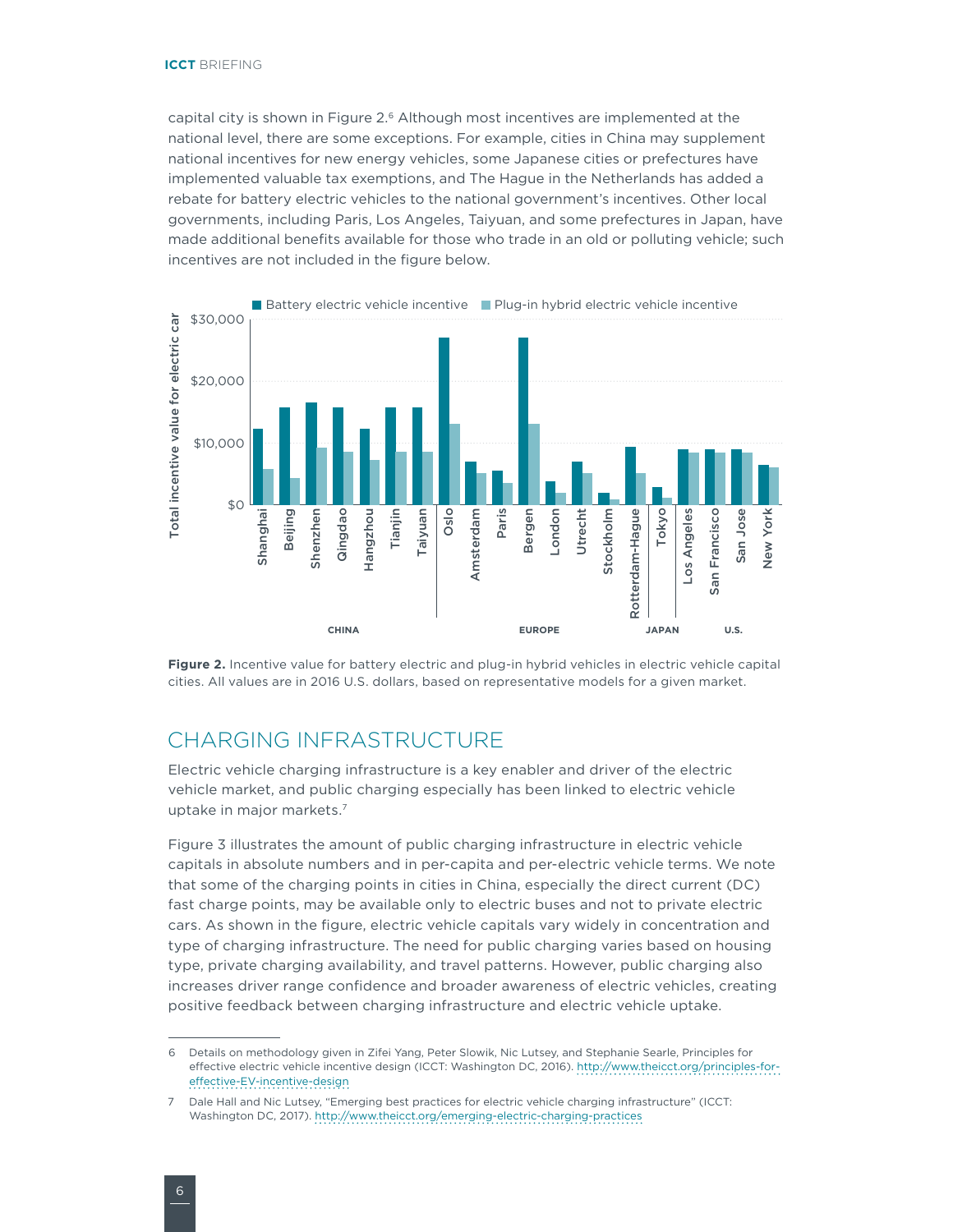

**Figure 3.** Public electric vehicle charging infrastructure (left), public charge points per million population (center), and ratio of electric vehicles per public charge point (right) in electric vehicle capital cities.

Electric vehicle markets in Norway and the Netherlands have the highest concentration of public charge points, but universal charging benchmarks that span all these global markets are not yet evident. Cities in China have a much higher share of DC fast charge points, at 16%–45% of all public charge points, while only 1%–2% of charge points in cities in the Netherlands are DC fast chargers. Furthermore, the ratio of electric vehicles per charge point (right panel) also varies widely. This ratio is lowest in Utrecht, Rotterdam-The Hague, Amsterdam, and Paris, where many of the charge points are used for overnight street parking, while the ratio is highest in cities in the United States, where private home charging and workplace charging are more common.

As with electric vehicle sales, these cities generally have more extensive charging infrastructure on a per capita basis than other markets. For example, while Tianjin is roughly in line with the average for the rest of China, the other six China capitals have 4–10 times greater charging density. Although the selected markets in California have less charging per capita than other electric vehicle capitals in Europe or China, they have 2–4 times the average for the United States outside of these cities. Additionally,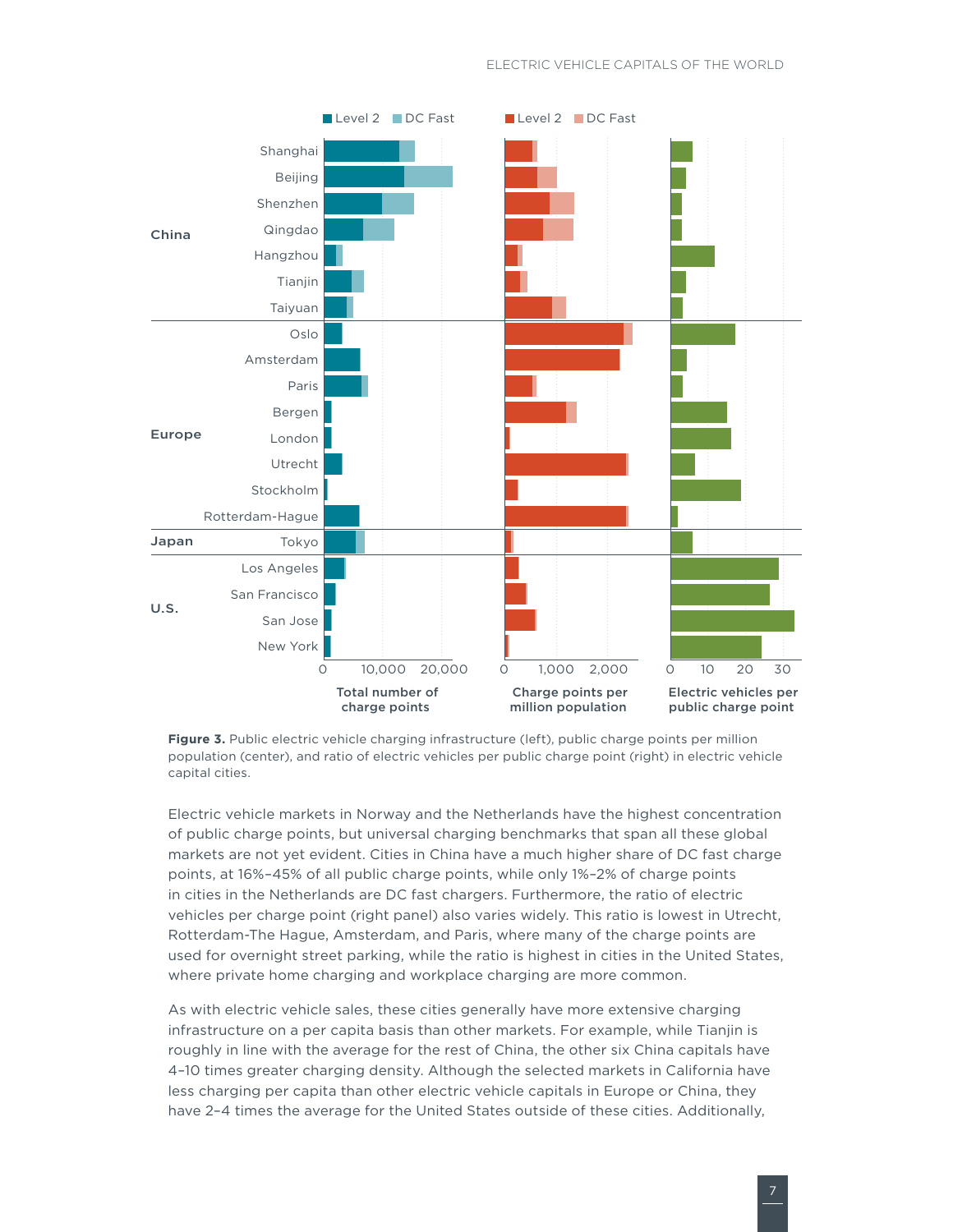the California cities rate highly in terms of workplace charging infrastructure. San Jose and San Francisco especially have far greater numbers of workplace charging stations, driven largely by deployment from tech firms there.

#### REFLECTIONS

Based on this synthesis of electric vehicle uptake data and the underlying support policies in place, we draw five summary reflections:

*Just 20 cities account for about 40% of the world's electric vehicles.* These cities are each in their own way helping to overcome electric vehicle barriers, propelling the market forward, and leading by example. As shown in [Figure 4](#page-7-0), these 20 electric vehicle capitals are responsible for 40% of global electric vehicle stock of about 2 million cumulative global passenger electric vehicles in 2016. These diverse cities, representing eight countries across Asia, Europe, and North America, accounted for 43% of electric vehicle sales in 2016.



<span id="page-7-0"></span>**Figure 4.** Estimated cumulative electric vehicle sales in electric vehicle capitals, expressed as percentages of the global electric vehicle stock through 2016.

*Strong regulatory and fiscal policy has driven the early electric vehicle market.* The markets with the highest electric vehicle uptake—in China, Europe, Japan, and the United States—are in regions with a combination of vehicle  $CO<sub>2</sub>$  or efficiency regulations, strong consumer incentives, and direct electric vehicle requirements. The U.S. markets especially are supported by the California Zero Emission Vehicle regulation. China has consistently applied strong fiscal incentives and has now adopted its New Energy Vehicle quota scheme that is similar to California's ZEV regulation. Many nations across Europe have spurred the market with some of the most generous incentives. The European Union has had some of the more stringent CO<sub>2</sub> standards and is now considering direct electric vehicle requirements to complement the standards. These regions have each had sustained electric vehicle consumer incentives, typically valued at